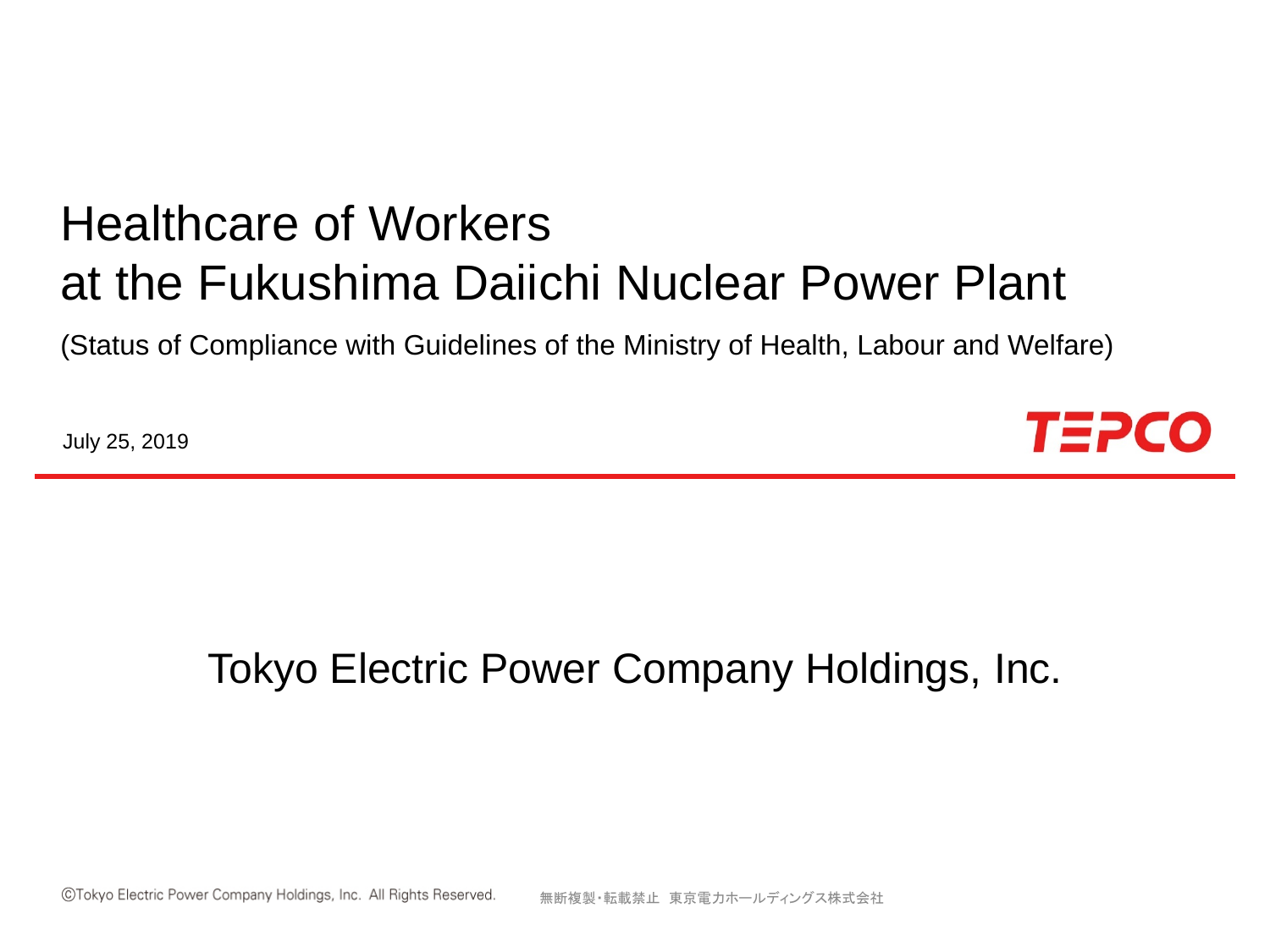

#### **As measures for the healthcare of the workers at the Fukushima Daiichi Nuclear Power Plant, the primary contractors and TEPCO have established and are using a system to address the following workers.**

- Target: Workers who have been determined through medical examinations to **"require thorough examinations," "require medical treatment," or "require continued medical treatment." \*1**
- Purpose: Ensuring that the above workers **have consulted a doctor and, as needed, have been subject to appropriate work-related relief measures.**

\*1 Applicable laws and regulations require that radiation workers should receive medical examinations before they start working as radiation workers and subsequently twice a year. Each determination of the above is based on the results of these medical examinations.

<Background>

- As a response to the guidelines of the Ministry of Health, Labour and Welfare, we started to use the system in July/August 2016 (partially in August), with assistance from the primary contractors and using the specific goals and guidance provided by the University of Occupational and Environmental Health, Japan.
- For the time being, the status of health management will be checked based on quarterly reports from each primary contractor.

(Starting with the 2nd quarter of FY 2016, the status of health management has been reported at meetings by the office for meetings of the team for addressing decommissioning and contaminated water issues.)

• **This report contains information about the health management status in the 4th quarter of FY 2018 covering the medical examinations for January–March) and about the follow-up statuses in the 3rd**

**quarter and earlier.** ⇒ The summary is shown on pages 2 and 3.

[Specific Goals]

TEPCO and the primary contractors must ensure that the workers of the relevant subcontractors:

- 1) Receive necessary medical examinations on a periodic basis;
- 2) Consult a doctor if they have been determined through a medical examination to require medical treatment or a thorough examination;
- 3) Continue to receive necessary medical treatment at least while working at the site of the Fukushima Daiichi Nuclear Power Plant if they have been determined by a doctor to require medical treatment;
- 4) Are treated according to necessary actions including appropriate work-related relief measures based on the results of periodic medical examinations; and/or

5) Are subject to appropriate work-related relief measures, with their implementation status being continuously checked and the measures being continuously reviewed.

©Tokyo Electric Power Company Holdings, Inc. All Rights Reserved. 無断複製・転載禁止 東京電力ホールディングス株式会社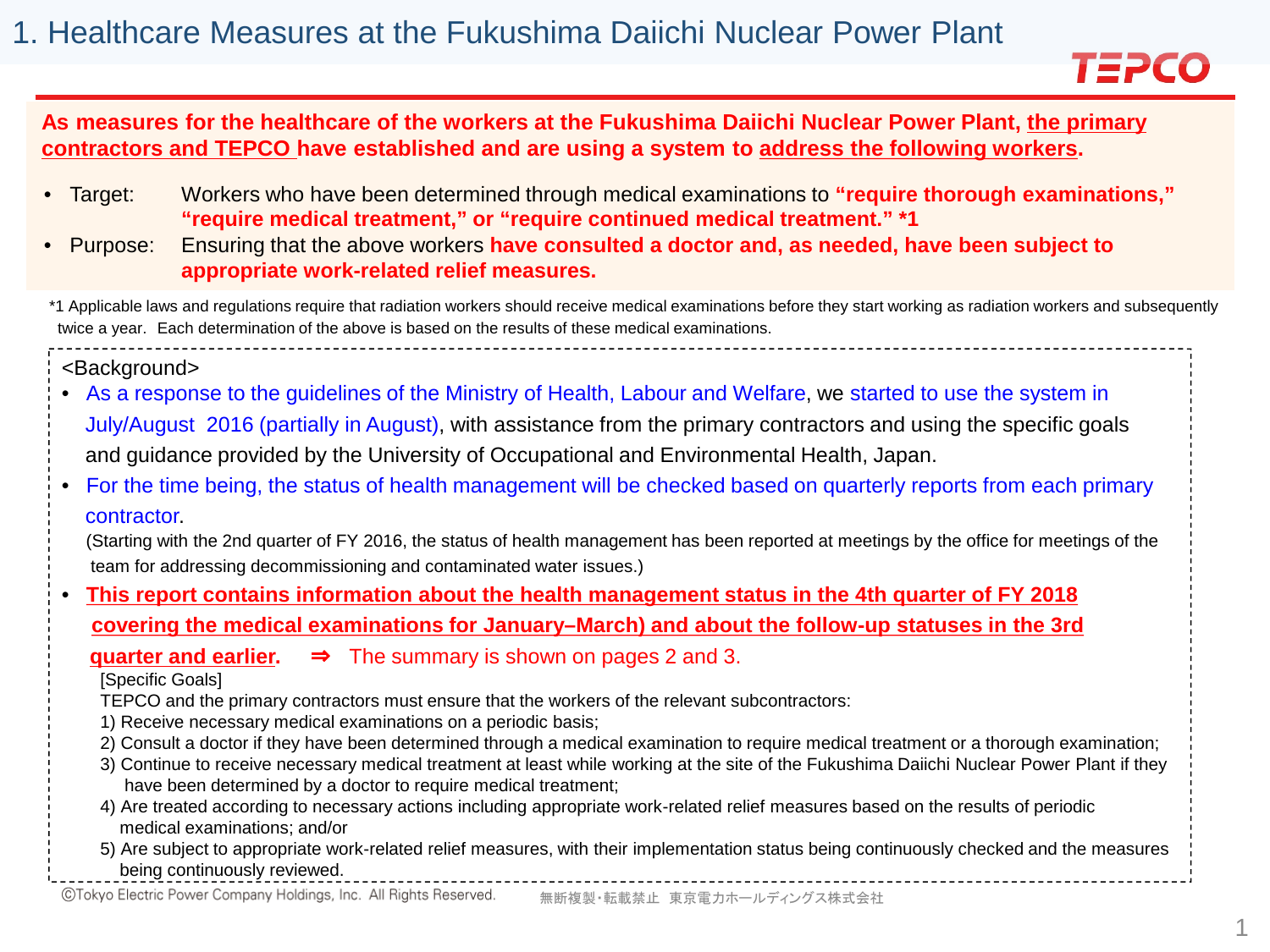#### 2. Results: Summarizing the Status of Management for Medical Examinations in the 4th Quarter of FY2018 TEPCO

#### **Results: summarizing the status of management for medical examinations conducted in the 4th quarter (January–March)**

**(1) The workers' reception of medical examinations and the results** [No. of offices covered: 55 (primary contractors: 52)]

• A total of 3,330 workers received medical examinations during the period, **and 141 workers (4% of all workers) were determined to "require thorough examinations".** (703 workers (21% of all workers) were determined to "require thorough examinations," "require medical treatment," or "require continued medical treatment.")

#### **(2) Status of those determined to "require thorough examinations"**

- The reports from the primary contractors indicated that 52% of the workers had already received thorough examinations and had been subject to appropriate work-related relief measures by the companies, as needed (A); if those who were expected to be subject to appropriate measures soon (B) were included, the achievement rate was 97%.
- All contractors are appropriately implementing the guidance and management under the established system.
- 3% of the workers concerned replied that they had not received medical examinations after they had been given guidance (C). Their subsequent statuses will be checked through the next reports for the 1st quarter of FY2019.

| 73. |
|-----|
| 63  |
| 5.  |
|     |

⇒ The primary contractors are appropriately reporting the statuses, indicating that the systems built by them are effectively functioning, and are even able to identify how the workers are addressed by the relevant subcontractors.



Note: The numbers of workers indicated are simple sums of those reported from each company. Some workers may have been counted more than once if they were relocated or if the system counted workers on a per medical examination category. The same applies to the figures on the next page.